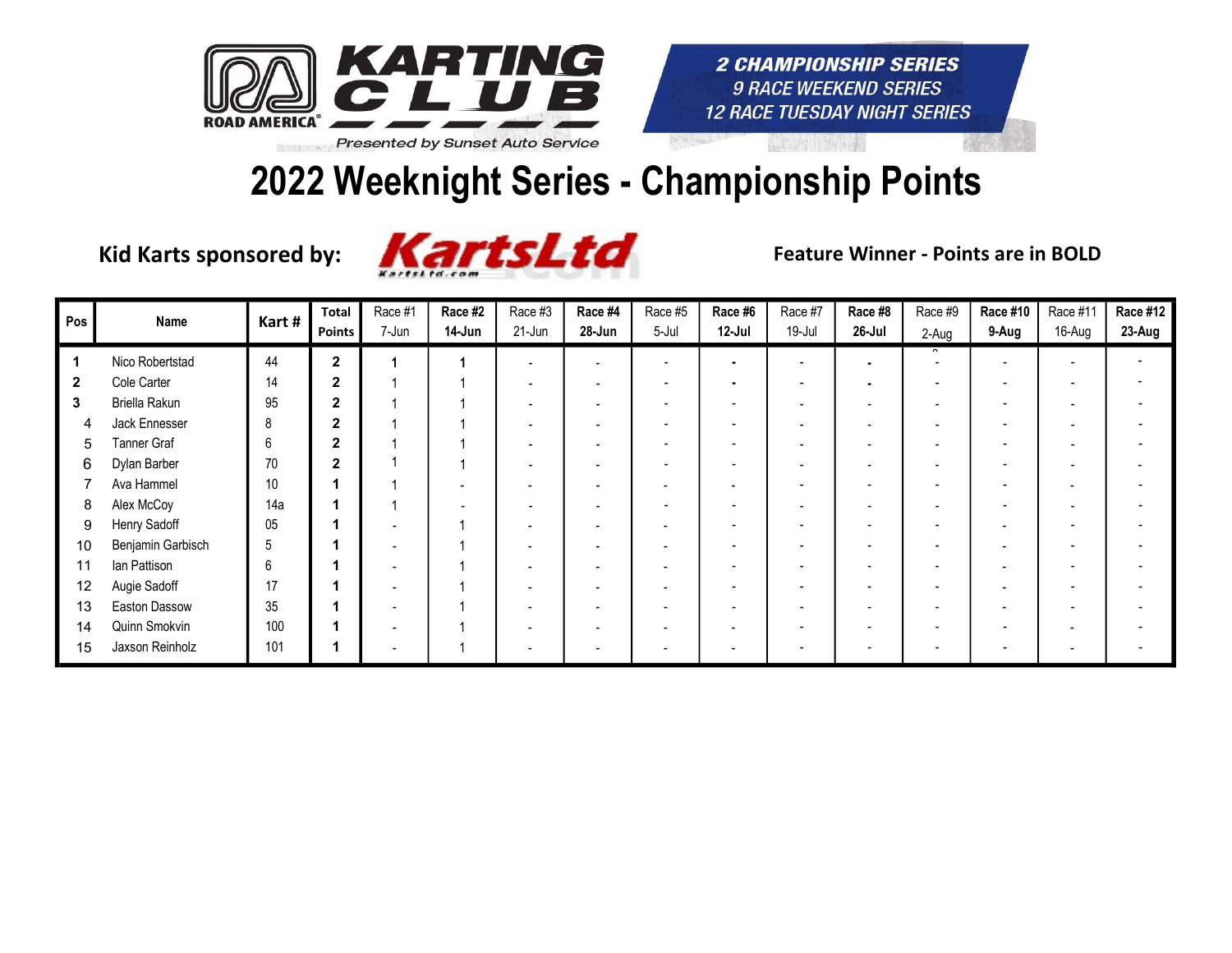

### 2022 Weeknight Series - Championship Points

Briggs 206 Cadet sponsored by: ERICGS SSTILATION Feature Winner - Points are in BOLD



| Pos          | <b>Name</b>       | Kart#          | <b>Total</b><br><b>Points</b> | Race #1<br>7-Jun | Race #2<br>14-Jun | Race #3<br>21-Jun        | Race #4<br>28-Jun        | Race #5<br>5-Jul | Race #6<br>$12-Jul$      | Race #7<br>19-Jul | Race #8<br>26-Jul        | Race #9<br>2-Aug | Race #10<br>9-Aug        | Race #11<br>16-Aug | <b>Race #12</b><br>23-Aug |
|--------------|-------------------|----------------|-------------------------------|------------------|-------------------|--------------------------|--------------------------|------------------|--------------------------|-------------------|--------------------------|------------------|--------------------------|--------------------|---------------------------|
|              | <b>Indy Davis</b> | 44             | 600                           | 300              | 300               | $\overline{\phantom{0}}$ | $\blacksquare$           |                  |                          |                   | $\blacksquare$           |                  | $\overline{\phantom{a}}$ |                    |                           |
| $\mathbf{2}$ | Pepper Davis      | 89             | 418                           | 220              | 198               |                          | ۰.                       |                  | $\overline{\phantom{0}}$ |                   | $\overline{\phantom{a}}$ |                  |                          |                    |                           |
| 3            | Gavin Dyer        | 5              | 415                           | 225              | 190               |                          | $\overline{\phantom{0}}$ |                  | $\overline{\phantom{0}}$ |                   | $\overline{\phantom{0}}$ |                  |                          |                    |                           |
| 4            | Henryk McKay      | 71             | 387                           | 177              | 210               |                          | -                        |                  | $\overline{\phantom{0}}$ |                   | $\overline{\phantom{0}}$ |                  |                          |                    |                           |
| 5            | Noah Roethel      | 02             | 303                           | 152              | 151               |                          | $\overline{\phantom{0}}$ |                  | $\overline{\phantom{0}}$ |                   | $\overline{\phantom{a}}$ |                  |                          |                    |                           |
| 6            | Liam Fohr         | $\overline{2}$ | 303                           | 136              | 167               |                          | -                        |                  | -                        |                   | $\overline{\phantom{0}}$ |                  |                          |                    |                           |
|              | Mason Bach        |                | 279                           | 147              | 132               |                          | -                        |                  |                          |                   | $\overline{\phantom{0}}$ |                  |                          |                    |                           |
| 8            | Danny Hoobchaak   | 3              | 278                           | 118              | 160               |                          |                          |                  | $\overline{\phantom{0}}$ |                   | $\overline{\phantom{a}}$ |                  |                          |                    |                           |
| 9            | Leighana Rakun    | 95             | 277                           | 155              | 122               |                          |                          |                  |                          |                   | $\overline{\phantom{0}}$ |                  |                          |                    |                           |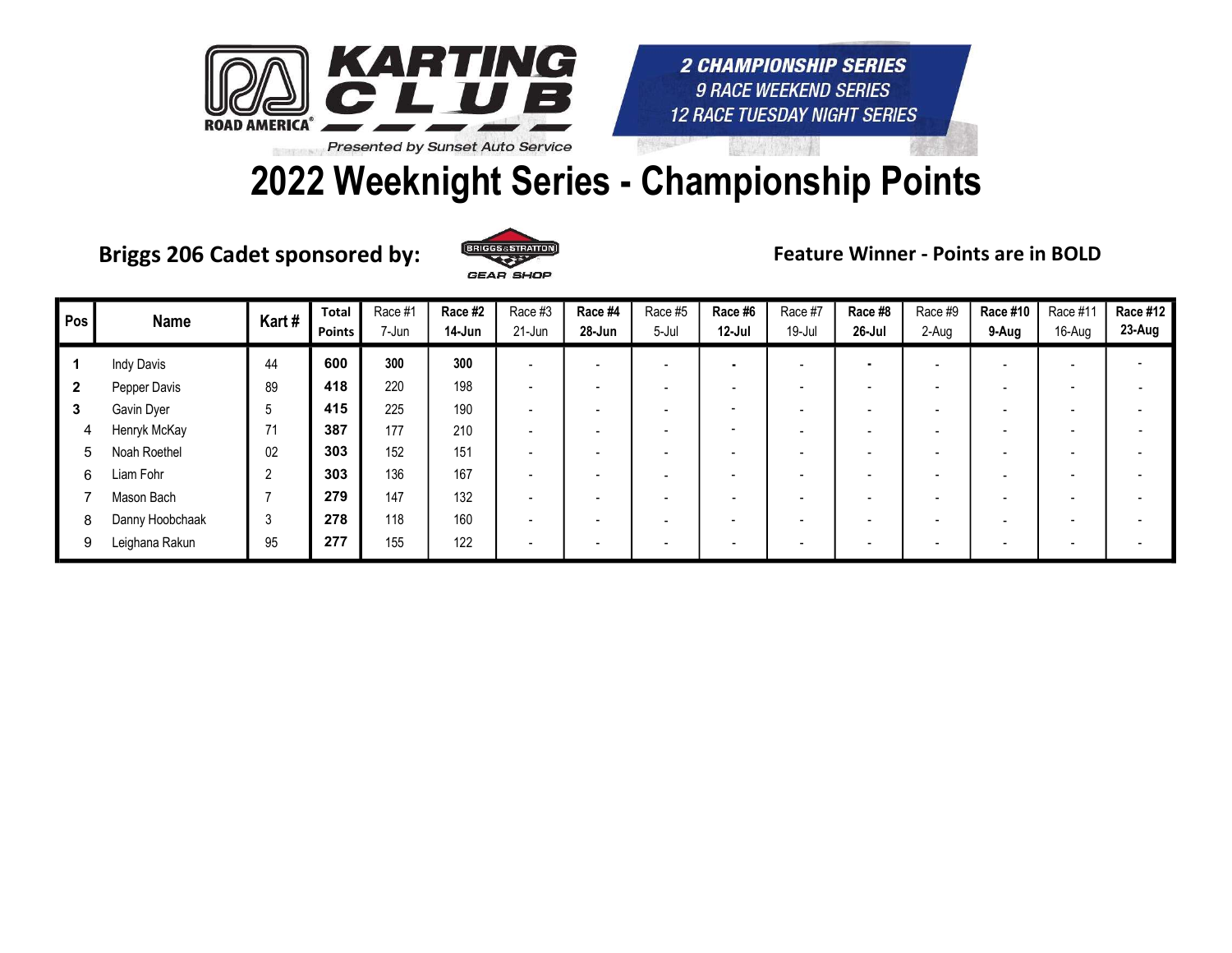

# 2022 Weeknight Series - Championship Points

Briggs 206 Sportsman sponsored by: Entry Seature Winner - Points are in BOLD



| Pos          | <b>Name</b>          | Kart#        | <b>Total</b><br><b>Points</b> | Race #1<br>7-Jun | Race #2<br>14-Jun | Race #3<br>21-Jun        | Race #4<br>28-Jun        | Race #5<br>5-Jul | Race #6<br>$12-Jul$      | Race #7<br>19-Jul | Race #8<br>26-Jul | Race #9<br>2-Aug         | <b>Race #10</b><br>9-Aug | Race #11<br>16-Aug | Race #12<br>23-Aug |
|--------------|----------------------|--------------|-------------------------------|------------------|-------------------|--------------------------|--------------------------|------------------|--------------------------|-------------------|-------------------|--------------------------|--------------------------|--------------------|--------------------|
|              | <b>Brady Schad</b>   | 65           | 600                           | 300              | 300               | $\blacksquare$           |                          |                  | $\blacksquare$           |                   |                   |                          |                          |                    |                    |
| $\mathbf{2}$ | Porter Trudell       | 29           | 480                           | 240              | 240               | $\blacksquare$           |                          |                  | $\overline{\phantom{a}}$ |                   |                   |                          | $\blacksquare$           |                    |                    |
| 3            | Lincoln Davis        | 59           | 410                           | 210              | 200               | $\blacksquare$           |                          |                  | $\overline{\phantom{a}}$ |                   |                   |                          | $\overline{\phantom{a}}$ |                    |                    |
| 4            | Carter Perl          | 42           | 375                           | 175              | 200               | $\overline{\phantom{0}}$ |                          |                  | $\overline{\phantom{0}}$ |                   |                   |                          | $\overline{\phantom{a}}$ |                    |                    |
| 5            | Alex Haese           | 76           | 339                           | 182              | 157               | $\overline{\phantom{0}}$ |                          |                  | $\blacksquare$           |                   |                   |                          | $\overline{\phantom{a}}$ |                    |                    |
| 6            | Slaton Baldock       | 78           | 324                           | 157              | 167               |                          | $\overline{\phantom{a}}$ |                  | $\overline{\phantom{a}}$ |                   |                   | $\blacksquare$           | $\blacksquare$           |                    |                    |
|              | <b>Issac Roethel</b> | $\mathbf{2}$ | 247                           | 128              | 119               | $\overline{\phantom{0}}$ | $\overline{\phantom{0}}$ |                  | $\overline{\phantom{a}}$ |                   |                   |                          | $\overline{\phantom{a}}$ |                    |                    |
| 8            | Pierson Gulseth      | 12           | 229                           | 105              | 124               | $\blacksquare$           | $\overline{\phantom{0}}$ |                  | $\overline{\phantom{a}}$ |                   |                   | $\overline{\phantom{0}}$ | $\overline{\phantom{a}}$ |                    |                    |
| 9            | Brady Zych           | 131          | 187                           | 97               | 90                |                          | $\overline{\phantom{a}}$ |                  | $\overline{\phantom{a}}$ |                   |                   |                          | $\overline{\phantom{0}}$ |                    |                    |
| 10           | Chase Barber         | 78           | 178                           | 88               | $90\,$            |                          |                          |                  |                          |                   |                   |                          | $\overline{\phantom{0}}$ |                    |                    |
| 11           | <b>Riley McCoy</b>   | 14           | 167                           | 96               | 71                |                          |                          |                  | $\overline{\phantom{a}}$ |                   |                   |                          | $\blacksquare$           |                    |                    |
| 12           | Owen McKay           | 71           | 160                           | 78               | 82                | $\overline{\phantom{0}}$ |                          |                  | $\blacksquare$           |                   |                   |                          |                          |                    |                    |
| 13           | Deklan Rohlfs        | 24           | 137                           | 121              | 16                |                          |                          |                  | $\overline{\phantom{a}}$ |                   |                   |                          | $\overline{\phantom{0}}$ |                    |                    |
| 14           | Aiden Cote           | 17           | 100                           |                  | 100               |                          |                          |                  | $\overline{\phantom{0}}$ |                   |                   |                          | $\overline{\phantom{0}}$ |                    |                    |
| 15           | Jack Fieber          | 81           | 88                            | $\blacksquare$   | 88                |                          |                          |                  | $\overline{\phantom{a}}$ |                   |                   |                          | $\blacksquare$           |                    |                    |
| 16           | Landon Brasser       | 02           | 71                            |                  | 71                |                          |                          |                  |                          |                   |                   |                          | $\overline{\phantom{a}}$ |                    |                    |
| 17           | Eli Hendler          | 336          |                               |                  | $\overline{a}$    |                          |                          |                  | $\blacksquare$           |                   |                   |                          | $\overline{\phantom{a}}$ |                    |                    |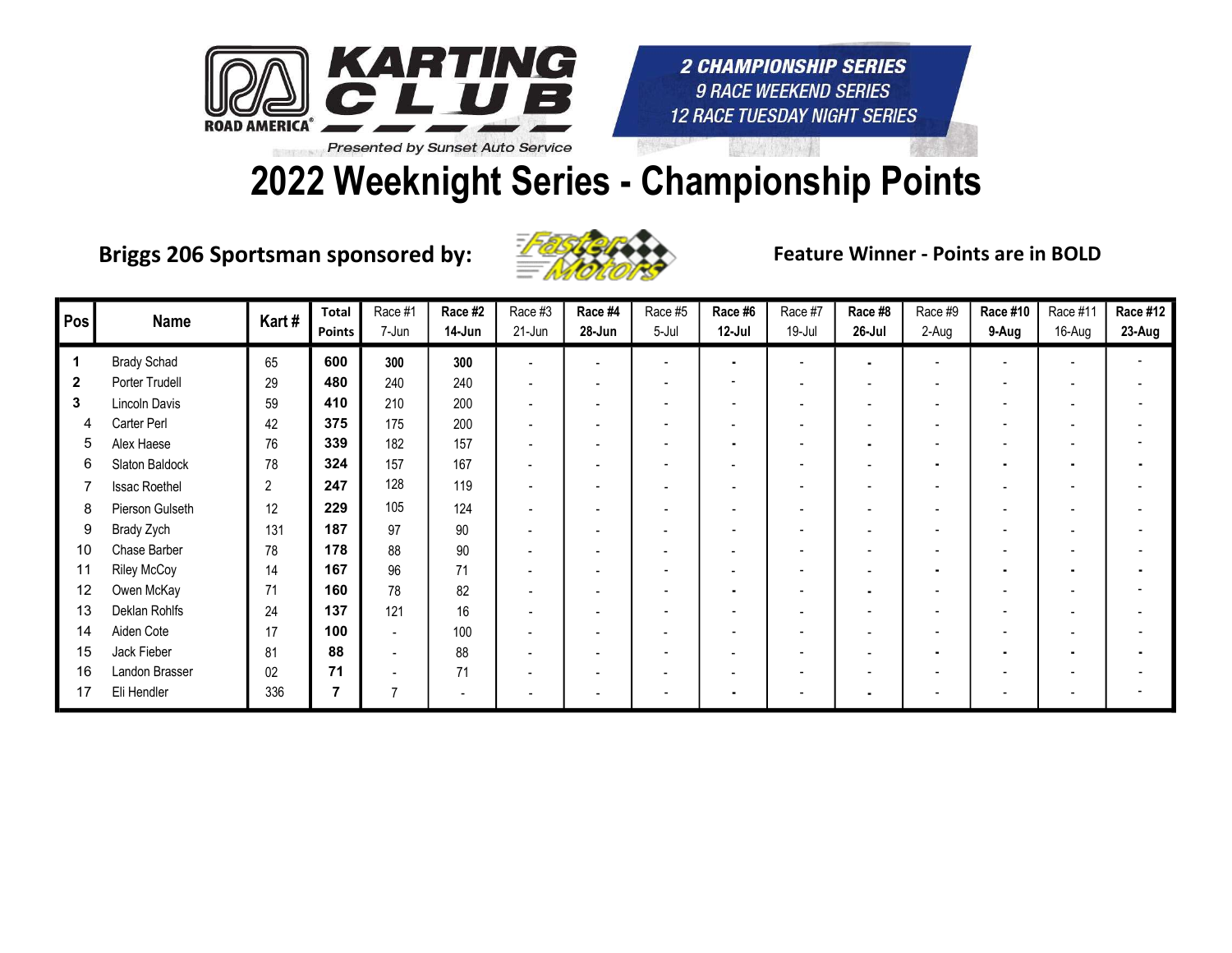

## 2022 Weeknight Series - Championship Points

Briggs 206 Junior sponsored by:  $\Box$  The Reature Winner - Points are in BOLD



| Pos | Name                | Kart# | <b>Total</b><br>Points | Race #1<br>7-Jun | Race #2<br>14-Jun        | Race #3<br>21-Jun        | Race #4<br>28-Jun        | Race #5<br>5-Jul         | Race #6<br>12-Jul        | Race #7<br>19-Jul        | Race #8<br>26-Jul        | Race #9<br>2-Aug | Race #10<br>9-Aug        | Race #11<br>16-Aug | <b>Race #12</b><br>23-Aug |
|-----|---------------------|-------|------------------------|------------------|--------------------------|--------------------------|--------------------------|--------------------------|--------------------------|--------------------------|--------------------------|------------------|--------------------------|--------------------|---------------------------|
|     | Cale Zimmermann     | 5     | 500                    | 230              | 270                      | $\overline{\phantom{0}}$ | $\overline{\phantom{0}}$ |                          | ٠                        | $\overline{\phantom{a}}$ | $\blacksquare$           |                  |                          |                    |                           |
| 2   | Cade Jaeger         | 64    | 490                    | 290              | 200                      |                          | $\overline{\phantom{0}}$ |                          | $\blacksquare$           | $\overline{\phantom{0}}$ |                          |                  |                          |                    |                           |
| 3   | Caleb Roethel       | 22    | 400                    | 160              | 240                      |                          | $\overline{\phantom{0}}$ | $\overline{\phantom{0}}$ | $\overline{\phantom{a}}$ | $\overline{\phantom{0}}$ | $\overline{\phantom{0}}$ |                  |                          |                    |                           |
| 4   | Logan Perl          | 42    | 384                    | 164              | 220                      |                          |                          |                          | $\overline{\phantom{a}}$ |                          |                          |                  |                          |                    |                           |
| 5   | Mason Rick          | 421   | 329                    | 175              | 154                      |                          |                          |                          | $\overline{\phantom{a}}$ |                          |                          |                  |                          |                    |                           |
| 6   | Isaac Hendler       | 44    | 314                    | 199              | 115                      |                          | $\overline{\phantom{0}}$ |                          | $\overline{\phantom{a}}$ |                          |                          |                  |                          |                    |                           |
|     | Ben McCoy           | 14    | 293                    | 119              | 174                      |                          |                          |                          | $\overline{\phantom{0}}$ | $\overline{\phantom{a}}$ |                          |                  |                          |                    |                           |
| 8   | Joey Senkbeil       | 25    | 273                    | 164              | 109                      |                          | $\overline{\phantom{0}}$ |                          | $\overline{\phantom{a}}$ | $\overline{\phantom{a}}$ | $\overline{\phantom{a}}$ |                  |                          |                    |                           |
| 9   | Finn Ratajczak      | 55    | 187                    | 92               | 95                       |                          | $\overline{\phantom{0}}$ | $\overline{\phantom{0}}$ | ٠                        | $\overline{\phantom{a}}$ | $\blacksquare$           |                  | $\overline{\phantom{0}}$ |                    |                           |
| 10  | <b>Bryce Brusse</b> | 9     | 144                    |                  | 144                      |                          | $\overline{\phantom{0}}$ |                          | $\overline{\phantom{0}}$ | $\overline{\phantom{a}}$ |                          |                  |                          |                    |                           |
| 11  | Elijah Feyereisen   | 59    | 118                    | 118              | $\overline{\phantom{a}}$ |                          |                          |                          | $\overline{\phantom{0}}$ | $\overline{\phantom{0}}$ |                          |                  |                          |                    |                           |
| 12  | Logan Rohlfs        |       | 118                    | 105              | 13                       | $\overline{\phantom{0}}$ | $\overline{\phantom{0}}$ |                          | $\overline{\phantom{a}}$ | $\overline{\phantom{0}}$ | $\overline{\phantom{0}}$ |                  |                          |                    |                           |
| 13  | Thomas Poprawski    | 6     | 82                     | $\sim$           | 82                       |                          | $\overline{\phantom{0}}$ |                          | $\overline{\phantom{0}}$ | $\overline{\phantom{0}}$ | $\overline{\phantom{a}}$ |                  |                          |                    |                           |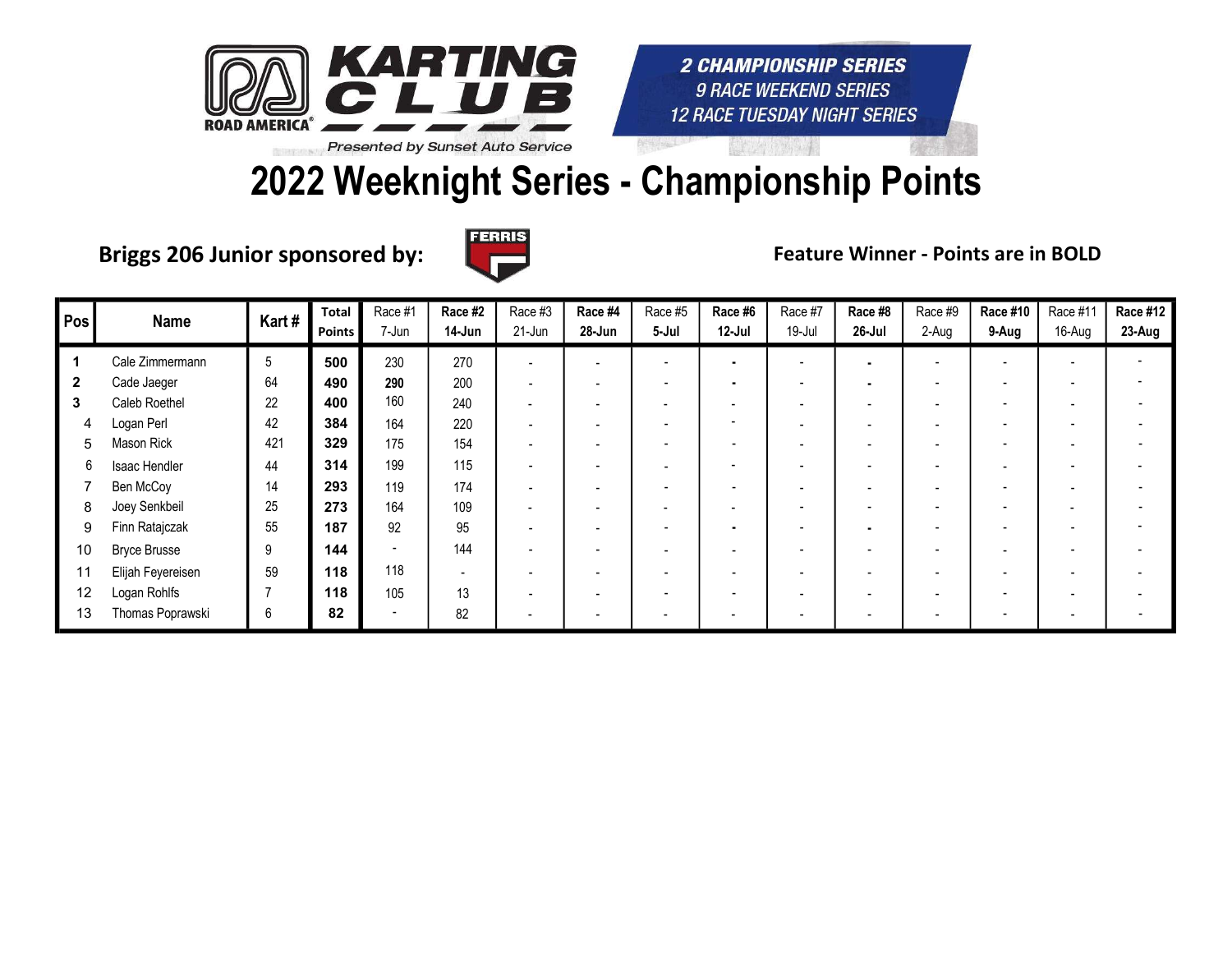

# 2022 Weeknight Series - Championship Points

Briggs 206 Senior sponsored by:



Feature Winner - Points are in BOLD

| Pos                  | <b>Name</b>            | Kart# | <b>Total</b><br>Points | Race #1<br>7-Jun         | Race #2<br>14-Jun        | Race #3<br>21-Jun        | Race #4<br>28-Jun | Race #5<br>5-Jul | Race #6<br>$12$ -Jul     | Race #7<br>19-Jul        | Race #8<br>26-Jul        | Race #9<br>2-Aug         | Race #10<br>9-Aug        | Race #11<br>16-Aug | <b>Race #12</b><br>23-Aug |
|----------------------|------------------------|-------|------------------------|--------------------------|--------------------------|--------------------------|-------------------|------------------|--------------------------|--------------------------|--------------------------|--------------------------|--------------------------|--------------------|---------------------------|
| $\blacktriangleleft$ | Shayne Sullivan        | 91    | 530                    | 300                      | 230                      |                          |                   |                  |                          |                          |                          |                          |                          |                    |                           |
| $\overline{2}$       | Cam Ebben              | 216   | 505                    | 215                      | 290                      |                          |                   |                  | $\blacksquare$           | $\blacksquare$           | $\overline{\phantom{a}}$ | $\overline{\phantom{a}}$ | $\overline{\phantom{a}}$ |                    |                           |
| 3                    | Colten Kessler         | 81    | 428                    | 198                      | 230                      |                          |                   |                  | $\overline{\phantom{0}}$ | $\overline{\phantom{a}}$ |                          |                          | $\overline{\phantom{a}}$ |                    |                           |
|                      | Cayden Fretwell        | 51    | 370                    | 185                      | 185                      |                          |                   |                  | $\overline{\phantom{a}}$ | $\overline{\phantom{a}}$ | $\overline{\phantom{a}}$ |                          | $\overline{\phantom{a}}$ |                    |                           |
| 5                    | Jett Ebben             | 636   | 315                    | 146                      | 169                      |                          |                   |                  |                          |                          |                          |                          |                          |                    |                           |
| 6                    | Ethan Alexander        | 33    | 296                    | 139                      | 157                      | $\blacksquare$           |                   |                  |                          |                          |                          |                          | $\blacksquare$           |                    |                           |
|                      | Mario Carini           | 43    | 248                    | 107                      | 141                      |                          |                   |                  | $\overline{\phantom{a}}$ | $\blacksquare$           | $\overline{\phantom{a}}$ | $\blacksquare$           | $\overline{\phantom{a}}$ |                    |                           |
| 8                    | <b>Emily Demaster</b>  | 87    | 234                    | 121                      | 113                      |                          |                   | $\blacksquare$   | $\overline{\phantom{a}}$ | $\blacksquare$           | $\overline{\phantom{a}}$ | $\blacksquare$           | $\overline{\phantom{a}}$ |                    |                           |
| 9                    | <b>Tanner DeMaster</b> | 199   | 189                    | 86                       | 103                      | $\overline{\phantom{0}}$ |                   |                  | $\overline{\phantom{0}}$ |                          | $\overline{\phantom{0}}$ | $\blacksquare$           | $\overline{\phantom{a}}$ |                    |                           |
| 10                   | Luke Kilgore           | 3     | 180                    | 86                       | 94                       |                          |                   |                  |                          |                          |                          |                          | $\blacksquare$           |                    |                           |
| 11                   | Ethan Jacobs           | 52    | 174                    | 174                      | $\blacksquare$           |                          |                   |                  | ۰                        | $\blacksquare$           | $\blacksquare$           |                          | $\blacksquare$           |                    |                           |
| 12                   | Alivia Blanke          | 11    | 161                    | 78                       | 83                       |                          |                   |                  |                          |                          |                          |                          | $\blacksquare$           |                    |                           |
| 13                   | <b>Tyler Stolper</b>   | 23    | 131                    | 131                      |                          |                          |                   |                  |                          |                          |                          |                          |                          |                    |                           |
| 14                   | Liam Feldmeier         | 206   | 104                    | $\overline{\phantom{a}}$ | 104                      |                          |                   |                  |                          |                          | $\overline{\phantom{a}}$ | $\overline{\phantom{0}}$ | $\blacksquare$           |                    |                           |
| 15                   | Dominik Clark          | 15    | 79                     | $\overline{\phantom{a}}$ | 79                       |                          |                   |                  |                          |                          |                          |                          |                          |                    |                           |
| 16                   | Ellie Stern            | 18    | 76                     | 76                       | $\overline{\phantom{a}}$ |                          |                   |                  |                          |                          |                          |                          | $\overline{\phantom{a}}$ |                    |                           |
| 17                   | Mason Briones          | 233   | 64                     | 64                       | $\overline{\phantom{0}}$ |                          |                   |                  | $\overline{\phantom{0}}$ |                          |                          |                          |                          |                    |                           |
| 18                   | Kasi Graff             | 17    | 18                     | 18                       |                          |                          |                   |                  |                          |                          | $\blacksquare$           |                          | $\overline{\phantom{a}}$ |                    |                           |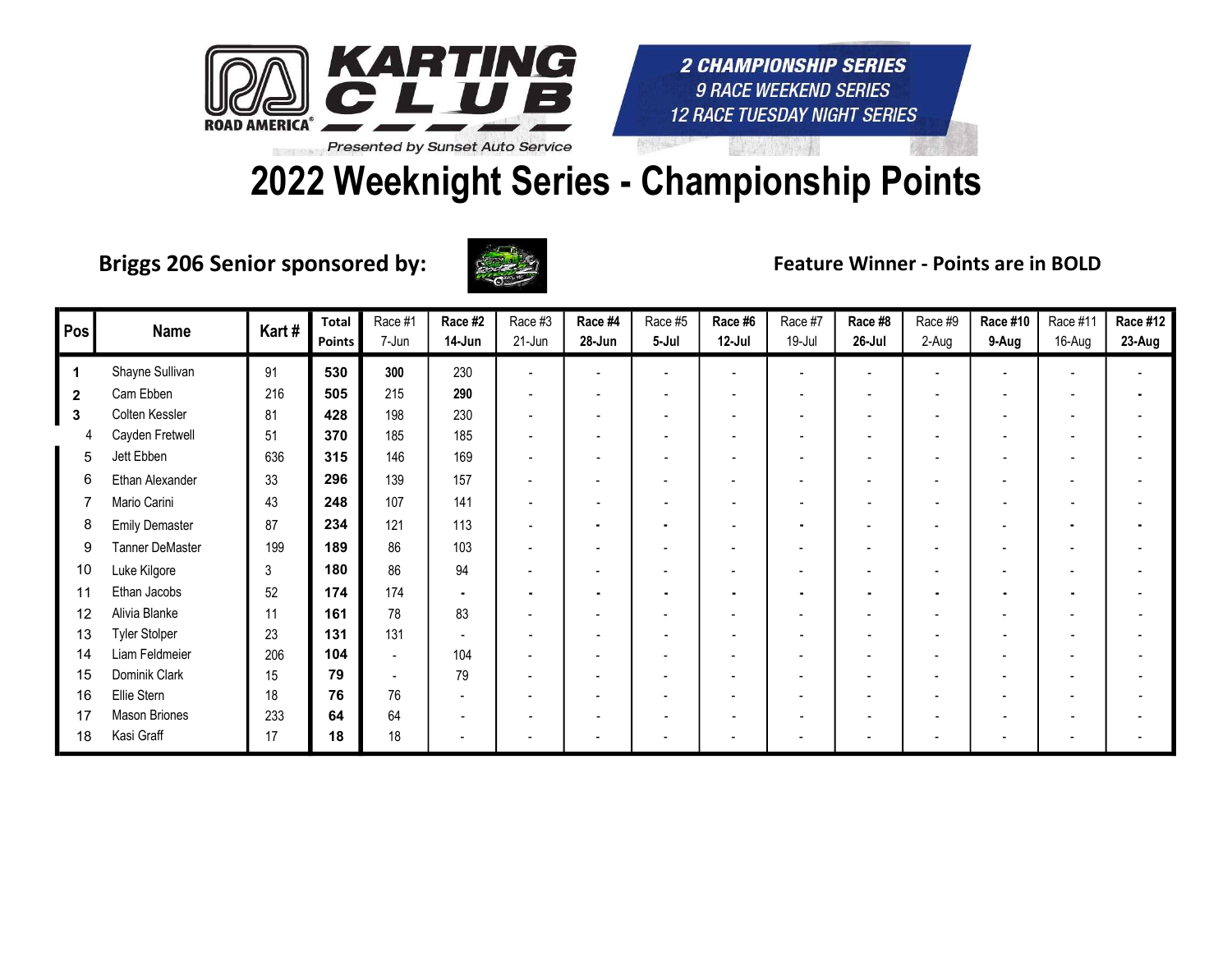

### 2022 Weeknight Series - Championship Points

Briggs 206 Masters sponsored by:



Feature Winner - Points are in BOLD

| Pos | <b>Name</b>         | Kart# | Total<br>Points | Race #1        | Race #2<br>14-Jun        | Race #3<br>21-Jun | Race #4<br>28-Jun        | Race #5 | Race #6<br>12-Jul        | Race #7                  | Race #8<br>26-Jul        | Race #9                  | Race #10                 | Race #11                 | <b>Race #12</b> |
|-----|---------------------|-------|-----------------|----------------|--------------------------|-------------------|--------------------------|---------|--------------------------|--------------------------|--------------------------|--------------------------|--------------------------|--------------------------|-----------------|
|     |                     |       |                 | 7-Jun          |                          |                   |                          | 5-Jul   |                          | $19 -$ Jul               |                          | 2-Aug                    | 9-Aug                    | 16-Aug                   | 23-Aug          |
|     | Jon DeMaster        | 98    | 585             | 285            | 300                      |                   |                          |         | $\overline{\phantom{a}}$ |                          | $\blacksquare$           |                          |                          |                          |                 |
|     | <b>Bart Schad</b>   | 65    | 455             | 225            | 230                      |                   | $\overline{\phantom{0}}$ | ۰.      | $\overline{\phantom{a}}$ |                          | $\overline{\phantom{0}}$ | ٠                        | $\overline{\phantom{a}}$ |                          |                 |
| 3   | Jason Perl          | 42    | 420             | 220            | 200                      |                   | $\overline{\phantom{0}}$ |         | -                        |                          | $\overline{\phantom{0}}$ |                          |                          |                          |                 |
| 4   | Don Westlie         | 11    | 330             | 160            | 170                      |                   |                          |         | -                        |                          |                          |                          |                          |                          |                 |
| 5   | John Easley         |       | 282             | 134            | 148                      |                   | $\overline{\phantom{0}}$ |         | $\overline{\phantom{0}}$ | $\overline{\phantom{0}}$ | $\blacksquare$           | $\overline{\phantom{0}}$ | $\overline{\phantom{0}}$ | $\overline{\phantom{0}}$ |                 |
| 6   | <b>Brian Barber</b> | 27    | 273             | 149            | 124                      |                   | $\overline{\phantom{a}}$ |         |                          |                          | $\overline{\phantom{a}}$ |                          |                          |                          |                 |
|     | Steve Griesbach     | 26    | 257             | 135            | 122                      |                   | $\overline{\phantom{a}}$ |         |                          |                          | $\overline{\phantom{a}}$ | $\overline{\phantom{0}}$ | $\blacksquare$           |                          |                 |
| 8   | Zachary Radke       | 27    | 225             | 99             | 126                      |                   | $\overline{\phantom{0}}$ |         | $\overline{\phantom{a}}$ |                          | $\overline{\phantom{a}}$ | $\overline{\phantom{0}}$ | $\overline{\phantom{a}}$ |                          |                 |
| 9   | Ben Jacobs          | 771   | 210             | 210            | $\overline{a}$           |                   | $\sim$                   |         | $\overline{\phantom{a}}$ |                          | $\overline{\phantom{0}}$ |                          | $\overline{\phantom{0}}$ |                          |                 |
| 10  | Adam Brasser        | 02    | 210             | $\overline{a}$ | 210                      |                   | $\overline{\phantom{a}}$ |         |                          |                          | $\overline{\phantom{a}}$ |                          | $\overline{\phantom{0}}$ |                          |                 |
| 11  | Bill Hogan          | 6     | 109             | 109            | $\overline{\phantom{a}}$ |                   |                          |         | $\overline{\phantom{0}}$ |                          |                          |                          |                          |                          |                 |